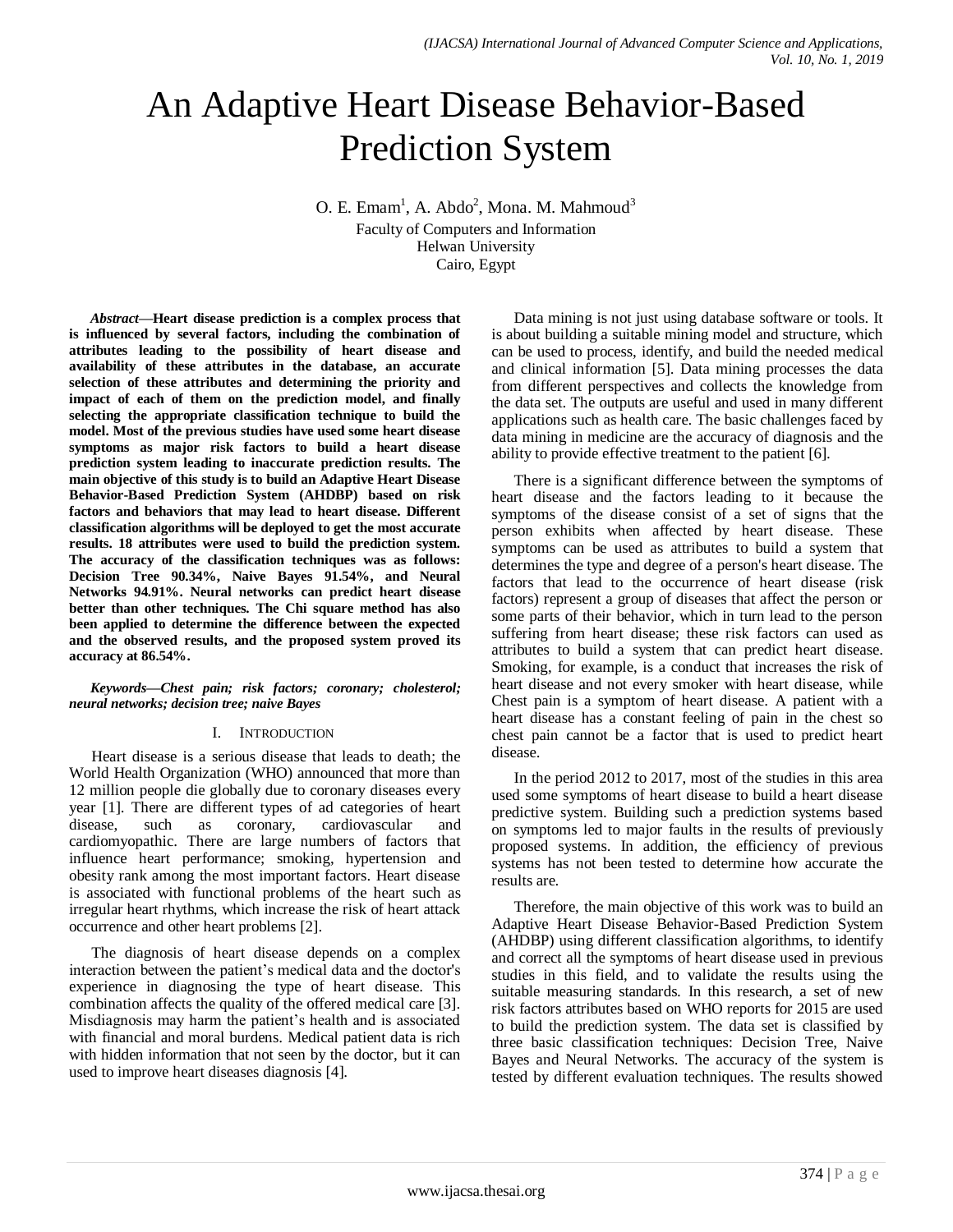that neural network outperformed other types when new attributes were added. The proposed prediction framework is designed to help doctors in heart diseases prediction, where the accuracy of heart diseases will be improved by using neural network.

The paper is structured as follows: First, we discuss the related work in Section II. This is followed by a description of the clinical data and the phases of proposed framework in Section III. The experimental results are discussed in Section IV. We conclude our paper in Section V and give an outlook to the future work.

## II. LITERATURE REVIEW

Many researchers have developed heart disease prediction system. Most of this research has used heart symptoms attributes instead of risk factors attributes, and some attempts have added one or two attributes in order to improve the accuracy of the prediction system. In what follows, we discuss the previous studies that have contributed to heart disease prediction, focusing on research that has added heart symptoms attributes and their impact on system accuracy.

Authors in [7] authors designed a heart disease prediction system using a group of data classification techniques (Decision Tree, Naïve Bayes). They used data from the "Cleveland Clinic Foundation Heart Disease Dataset" composed of 13 attributes and 303 instances. The system was designed and implemented using Weka and IBM SPSS Modeler. Results showed that the accuracy of the mining techniques was as follows: Decision Trees 79%, Naive Bayes 83.7%.

Authors in [8] developed prediction systems for heart disease based on three data mining classification techniques (Decision Trees, Naive Bayes, and Neural Networks). They added two new attributes (obesity and smoking). The data was analyzed and interpreted using Weka data mining software. The results showed that the accuracy of the three mining techniques using 13 attributes was as follows: Decision Trees 96.66%, Naive Bayes 94.44%, and Neural Networks 99.25%, while 15 attributes gives: Decision Trees 99.62%, Naive Bayes 90.74%, and Neural Networks 100%. The results showed that the Neural Networks predicts heart disease with the highest accuracy.

Authors in [9] used medical datasets to build an automatic heart diseases prediction system based on different Neural Networks technique. The historical data consists of 14 attributes and 414 instances; 13 attributes and a class attribute the input layer contains 13 neurons to represent 13 attributes. The data was analyzed and interpreted using Weka data mining software. The results show that the accuracy was about 82.90%.

Authors in [10] improved a Heart Disease Prediction System (HDPS) based on Artificial Neural Networks (ANN). The dataset was composed of 303 samples and the number of attributes was 13. System designed using a C- programming language to execute heart disease classification and prediction ANN. The accuracy of the prediction techniques was nearly 80%.

Authors in [11] were developed heart disease prediction systems based on different classification techniques (Decision Trees, Naive Bayes, and Neural Networks). The data consists of 3000 instances, where 70% of the data is used for training the model and the remaining 30% for testing it. The system was developed using 15 attributes. Only 13 attributes were used for prediction, then two new attributes (obesity and smoking) were added to test the accuracy of heart disease diagnosis. The data was analyzed and processed using Weka 3.6.6 data mining tools. The result of analysis using 13 attributes is as follows: Artificial Neural Network 85.53%, Decision Tree 89%, Naive Bayes 86.53%. When using 15 attributes, the results were: Artificial Neural Network 100%, Decision Tree 99.62 %, Naive Bayes 96.5%. The results showed that Neural Networks predict Heart disease with the highest accuracy.

Authors in [12] developed a Heart disease prediction with a comparison of three basic classification algorithms (Neural Networks, Naive Bayes, and Decision Trees) for implementation in health care. They collected data of 305 instances and 14 attributes. Comparing the results of the three used algorithms, Neural Networks perform better than the other algorithms: Neural Networks 82%, Decision Tree 80% and Naïve Bayes 81%.

Authors in [13] applied four basic classification algorithms: Bayes Net, Decision Tree (J48), Naive Bayes and Genetic Algorithm, to build an heart attack prediction system from a patient dataset obtained from medical practitioners. The data used for the analysis were collected by medical practitioners in South Africa and consisted of 11 attributes. Data analysis, discovery and prediction patterns developed by WEKA data mining software results showed that the decision tree (J48) predicts heart diseases with a higher accuracy than other techniques: J48 99.0%, Naïve Bayes 97.22%, Bayes Net 98.14%, and genetic algorithm 99.07%.

Authors in [14] used four different classification data mining techniques (J48 Decision Tree, K Nearest Neighbors, Naïve Bayes and SMO) in order to improve heart disease prediction accuracy. The dataset set was collected from a hospital in Iran which composed of 209 samples with 8 attributes used for Prediction. The data were analyzed and tested using the WEKA data mining software. The results of the J48 decision tree, Naive Bayes, K Nearest Neighbors and SMO were compared, and the results showed that the best classification accuracy is 83.73% achieved by J48 decision tree with medical data set, while K Nearest Neighbors yielded 82.775%, Navy Bayes 81.818%, and SMO 82.775%.

After discussing the previous studies in the field of predicting heart disease, we noted the following:

The employed frameworks can be used only for dedicated classification algorithms, and is not adaptable with other types of classification algorithms.

Most studies have used the same number of attributes and some added one or two to improve the efficiency of the system, while other approaches tried to use new classification techniques that rely on the old data and same attributes. The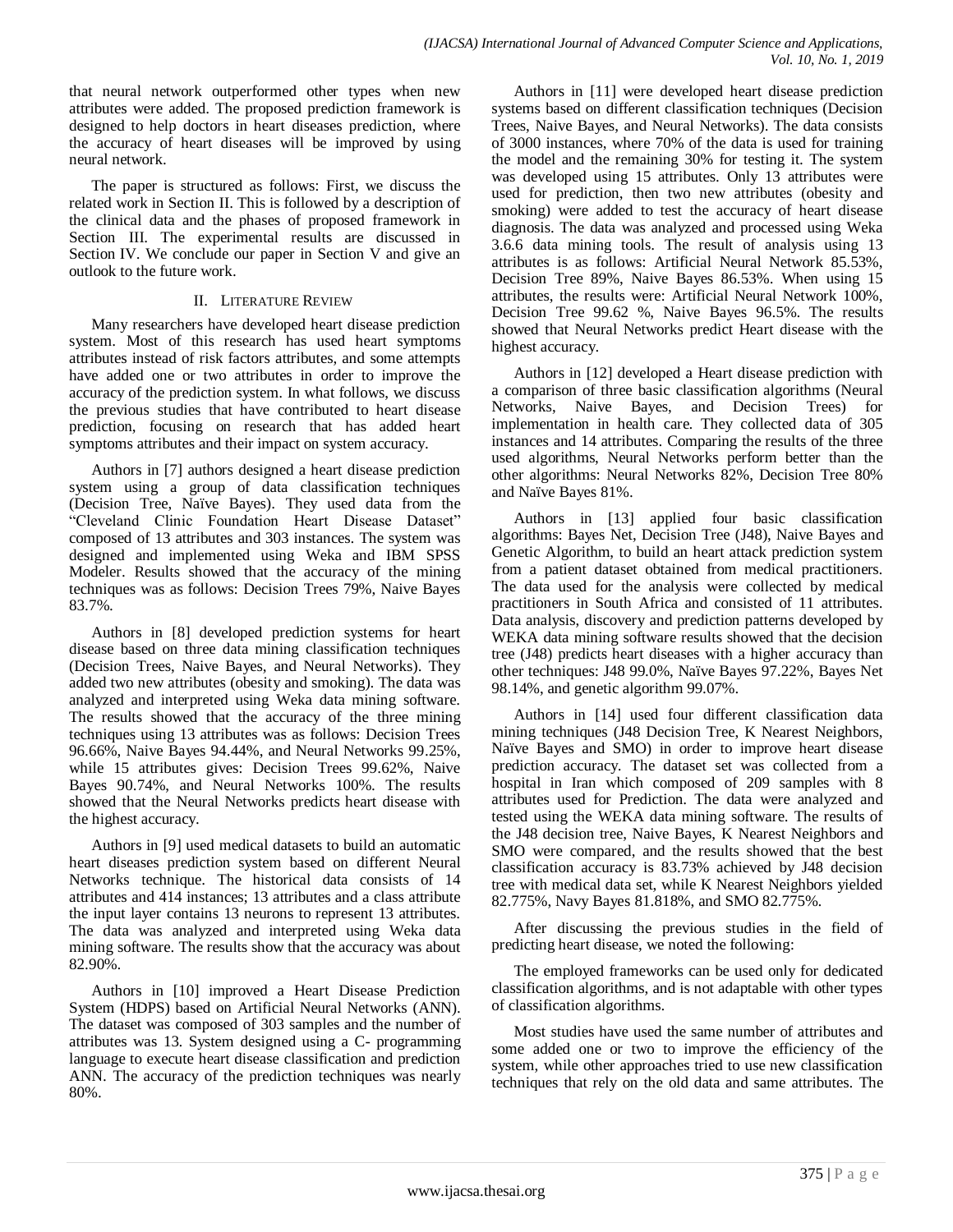number of attributes used was insufficient to improve the accuracy and efficiency of the prediction system.

Most of previous researches did not use suitable evaluation methods to test the efficiency of the system and determine the accuracy of the results.

Most of previous researches used heart symptoms as risk factors in building heart disease prediction system, which is a totally insufficient way to predict a disease that is already exist. Those factors were as follows:

## *A. Chest Pain Type (Cp)*

Chest pain is generally caused by one of the parts of the chest (heart, lung, or esophagus) or by the chest wall (skin, muscle, or bone) [15].

- Typical angina: It is serious, and may be a sign that a heart attack could happen soon.
- Atypical angina: Often does not cause pain; it feels a vague discomfort in the chest; patients experience shortness of breath, feel tired or nauseous, have indigestion, or pain in the back or neck.
- Non-anginal pain: It occurs when tiny vessels in the heart become narrow and stop functioning properly.
- Asymptomatic: It often occurs while the patient is resting, and it cannot be predicted. It may cause severe pain, and is usually the result of a spasm in a coronary artery.

## *B. Resting Electrocardiographic Results*

An electrocardiogram (ECG) is a measure that tests the electrical activity of human heart to check if it works normally. An ECG records the heart rhythm. This attribute is divided into three values [16]:

Value 0: Normal

 $0.12 < PR < 0.20$  second

 $0.08 <$ QRS $< 0.10$  second

 $0.5 <$ ST-T $<$ 0.55 mV

- Value 1: Where ST-T wave abnormal (T inversion or ST dispersion)
- Value 2: Where ST-T wave having hypertrophy.

Vale 1, 2 indicates that the heat works normally

## *C. Exercise Induced Angina (Exang)*

Angina means that the heart is not getting enough blood and oxygen, and it may result in chest pain, the two most common types of angina being stable angina and unstable angina [15]:

- Stable angina: Occurs during exercise, when the heart has to work harder than normal.
- Unstable angina: It is more serious, and may be a sign that a heart attack could happen soon. It should always be treated as an emergency. People with unstable angina are at increased risk for a heart attack.

ST depression induced by exercise relative to rest. ST segment depression is the classical response to stress during exercise stress testing. ST segment depression estimated by measuring the distance between the isoelectric line of the QRS complex and the beginning of T-wave. A positive value represents an ST elevation, and a negative value represents an ST depression.

## *D. The Slope of the Peak Exercise ST Segment*

ST depression can be either up sloping, down sloping, or horizontal. This attribute is subdivided into three values:

- Up sloping: Progressive ischemia
- Flat: Ischemia
- Down sloping: Myocardial ischemia

The three values indicate that heart is not working normally.

The selection of these attributes to build a system for the prediction of heart disease has led to a defect in the results. To correct this error, we replaced all these attributes with new heart risk factors attributes. In this research, we build **AHDBP** using three basic classification techniques: neutral network, decision tree, and naïve Bayes.

## III. METHODOLOGY

## *A. Heart Disease Data*

In 2015, World Health Organization published an article on the risk factors leading to a heart attack. These factors are numerous, and are divided into several groups based on the degree of their impact on the heart. To use all these factors, they must be available in the database, and often this does not happen, so we used the attributes available in the database of The Cleveland Heart Disease. Some factors were not available in the database but they related to other factors by means mathematical or medical relationships, which were used to obtain values of these factors, the data set consists of 387 instance and 18 attributes. Attribute values are a mixture of nominal and numeric. These attributes are illustrated in **Table 1.** Waikato Environment for Knowledge Analysis (**WEKA**) data mining software used due to its proficiency in discovering, analysis and predicting patterns. The values of some attributes are derived from other attributes related to them through mathematical or medical relationships, which are as follows:

• Body Mass Index (BMI): Weight that is higher than what considered as a healthy weight for a given height is described as overweight or obese. Body Mass Index, or BMI, used as a screening tool for excessive weight or obesity, it calculated from relation:

$$
BMI = \frac{\text{weight in kilograms}}{\text{square of height in meters}} \tag{1}
$$

A high BMI can be an indicator of high body fatness [16]. At an individual level, BMI can be used as a screening tool, but it is not a diagnostic of the body fatness or the health of an individual.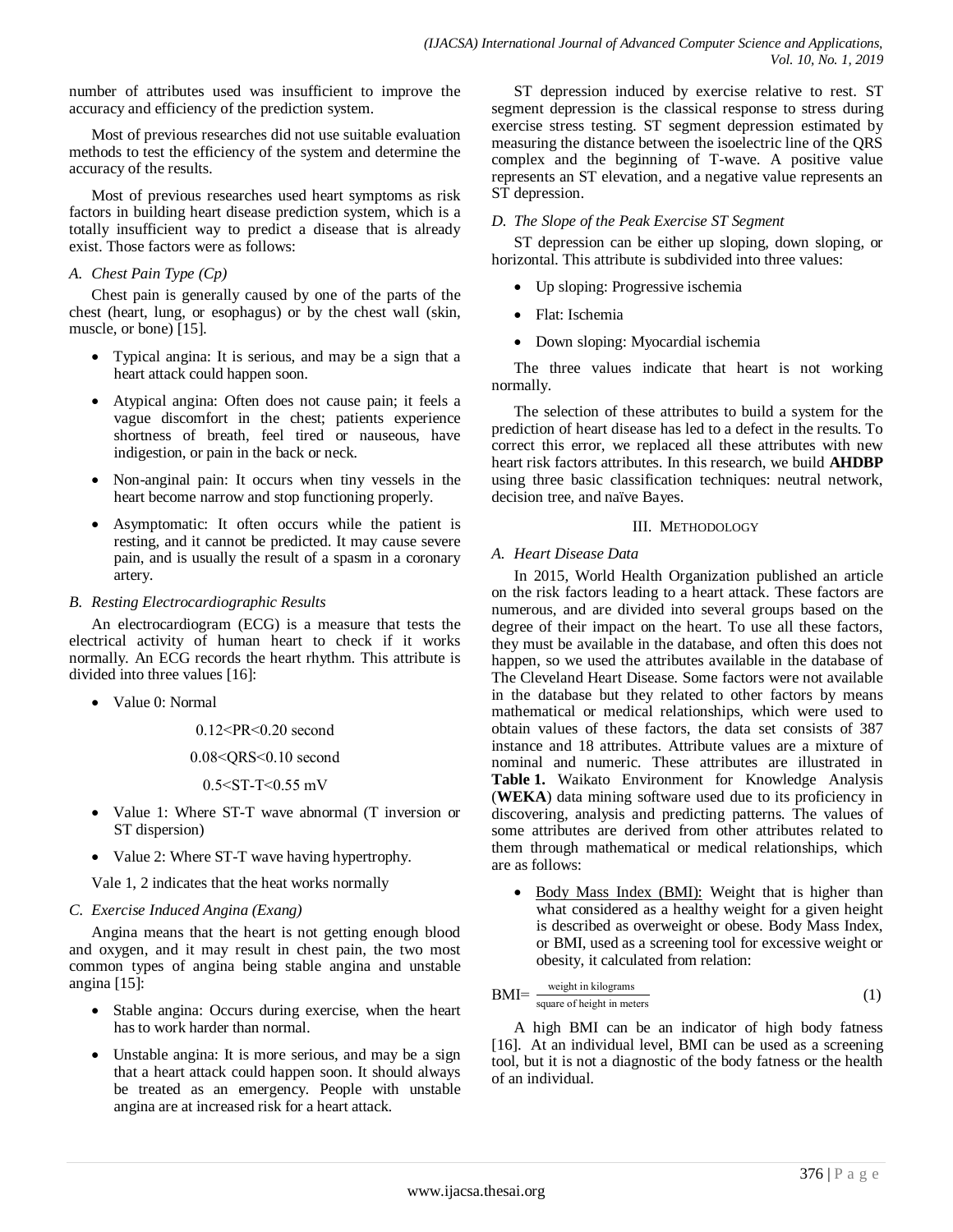| <b>Attribute</b>                      | features         | Probability      | <b>Description</b>        |
|---------------------------------------|------------------|------------------|---------------------------|
|                                       | 25-29            | 0.6375           | Young                     |
| Age                                   | 30-39            | 1.53             | Youth adult               |
|                                       | 40-59            | 2.29             | Adult                     |
|                                       | $>60$            | 5.73             | Old age                   |
| Sex                                   | $\mathbf{1}$     | 1.53             | Male                      |
|                                       | $\overline{0}$   | 2.29             | Female                    |
|                                       | 120-129          | $\overline{0}$   | Normal                    |
| <b>BP(Blood Pressure)</b>             | 130-139          | 5.73             | Stage 1 hypertension      |
|                                       | 140-179          | 9.72             | Stage 2 hypertension      |
|                                       | >180             | 14.58            | Hypertension crisis       |
| Fbs (history of diabetes)             | $\mathbf{1}$     | 3.18             | History                   |
|                                       | $\mathbf{0}$     | $\overline{0}$   | No history                |
|                                       | > 75%            | 3.18             | Up normal                 |
| Thalach (Maximum Heart Rate achieved) | 50% - 75%        | $\overline{0}$   | Normal                    |
|                                       | < 50%            | 2.29             | medium                    |
|                                       | 60-80            | $\overline{0}$   | Normal                    |
| HRR (Heart Resting Rate)              | 80-99            | 5.73             | Medium risk               |
|                                       | >100             | 9.72             | Up normal                 |
| Smoke (Tobacco use)                   | 1                | depend           | Smoking                   |
|                                       | $\boldsymbol{0}$ | depend           | No Smoking                |
|                                       | $\mathbf{0}$     | $\overline{0}$   | No Smoking                |
| Cig (Number of Cigarettes per Day)    | $1-4$            | 1.27             | Light smoker              |
|                                       | $5-19$           | 5.73             | Medium smoker             |
|                                       | $>20$            | 14.58            | Huge smoker               |
|                                       | $\mathbf{0}$     | $\overline{0}$   | No smoking                |
|                                       | $1 - 19$         | 1.27             | Medium                    |
| Year (Smoking years)                  | $20-29$          | 5.73             | $\overline{High}$ stage 1 |
|                                       | 30-39            | 7.65             | High stage 2              |
|                                       | 45-49            | 9.72             | Very high                 |
|                                       | $>50$            | 14.58            | Critical                  |
| Famhist (Family history of coronary)  | $\mathbf{1}$     | 3.18             | History                   |
|                                       | $\mathbf{0}$     | $\mathbf{0}$     | No history                |
|                                       | $0-199$          | $\overline{0}$   | Desirable                 |
| TC (Total Cholesterol)                | 200-239          | 3.82             | Borderline high           |
|                                       | >240             | 9.72             | High                      |
|                                       | $0 - 150$        | $\overline{0}$   | Desirable                 |
| TG (Triglycerides (fasting))          | 150-199          | 3.82             | High                      |
|                                       | 200-249          | 7.65             | Very high                 |
|                                       | >250             | 9.18             | Critical high             |
|                                       | $0 - 40$         | 9.18             | Poor                      |
| HDL (High Density lipids)             | 40-59            | 0.76             | <b>Better</b>             |
|                                       | $>60$            | $\boldsymbol{0}$ | <b>Best</b>               |
|                                       | 100-129          | $\overline{0}$   | Optimal                   |
| LDL (Low Density Lipids)              | 130-159          | 5.73             | Borden high               |
|                                       | 160-189          | 9.18             | High                      |
|                                       | >190             | 14.58            | Very high                 |
|                                       | < 18.5           | 1.14             | Under weight              |
| BMI (Body Mass Index(obesity))        | 19-24.9          | $\overline{0}$   | normal weight             |
|                                       | $25 - 29.9$      | 5.73             | Over weight               |
|                                       | $>30$            | 7.63             | Obese                     |
| Ca (Cardiovascular Disease History)   | 1                | 3.18             | History                   |
|                                       | $\mathbf{0}$     | $\overline{0}$   | No history                |
| Va (Vascular Disease History)         | $\mathbf{1}$     | 3.18             | History                   |
|                                       | $\boldsymbol{0}$ | $\mathbf{0}$     | No history                |
| LVH (Left ventricular hypertrophy)    | $\mathbf{1}$     | 3.18             | History                   |
|                                       | $\mathbf{0}$     | $\Omega$         | No history                |
| NUM (Predictable attribute)           | $\mathbf{1}$     | patient          | Heart patient             |
|                                       | $\boldsymbol{0}$ | Not patient      | Not patient               |
|                                       |                  |                  |                           |

#### TABLE I. LIST OF ATTRIBUTES USED IN SYSTEM DESIGN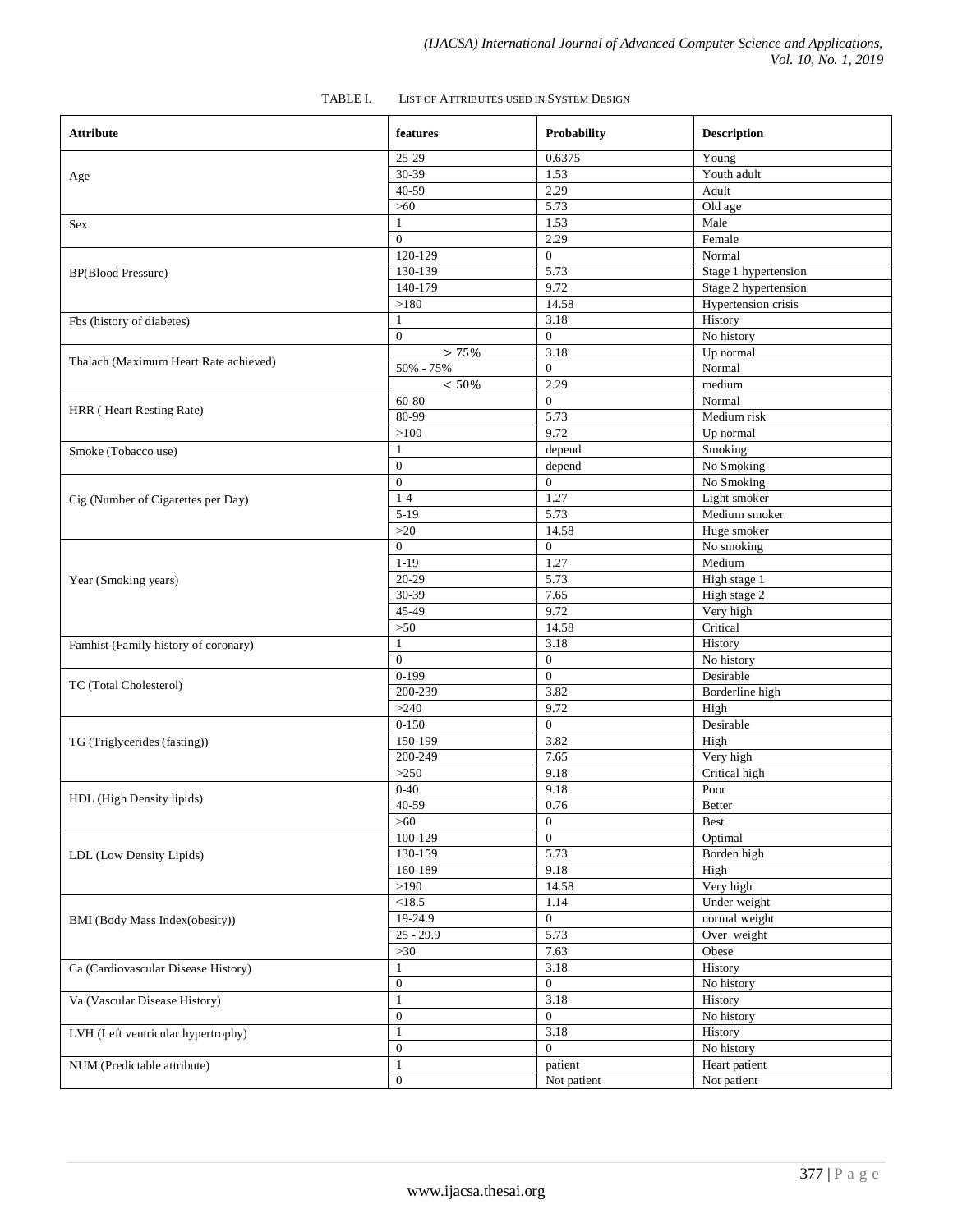- Total cholesterol (TC): Cholesterol is a fatty and waxy substance called a lipid, which is essential for maintaining the outer membranes of cells, but it becomes unhealthy in excessive amounts. A high level of "bad" cholesterol indicates that the heart arteries are lined with fatty deposits, possibly leading to heart attack or stroke.
- Low-density lipoprotein (LDL): A combined reading of LDLs and VLDLs (very low-density lipoproteins). LDLs form a plaque buildup in the arteries, narrowing them. They are referred to as "bad" cholesterol [17].
- High-density lipoprotein (HDL): Transport cholesterol in the bloodstream back to the liver and reduce the amount of cholesterol; called "good" cholesterol.
- Triglycerides (TG): They contribute to the narrowing and hardening of the arteries.

Total cholesterol (TC) is a combination of HDL, LDL and TG according the following equation:

$$
TC = LDL + HDL + \frac{TG}{5}
$$
 (2)

- Vascular disease history (Va): A class of diseases of the [blood vessels](https://en.wikipedia.org/wiki/Blood_vessel) (the [arteries](https://en.wikipedia.org/wiki/Arteries) and [veins](https://en.wikipedia.org/wiki/Veins) of the [circulatory](https://en.wikipedia.org/wiki/Circulatory_system)  [system](https://en.wikipedia.org/wiki/Circulatory_system) of the [body\)](https://en.wikipedia.org/wiki/Human_body). It is a subgroup of [cardiovascular](https://en.wikipedia.org/wiki/Cardiovascular_disease)  [disease.](https://en.wikipedia.org/wiki/Cardiovascular_disease) Disorders in this vast network of blood vessels can cause a range of health problems, which can be severe or prove fatal. There are several types of vascular disease, (which is a subgroup of cardiovascular disease), and the signs and symptoms depend on which type [18]. Since it is related with cardiovascular disease, we used Ca (Cardiovascular Disease History) that is available in the database to obtain (Va) values.
- Left ventricular hypertrophy history (LVH): Left ventricular hypertrophy is found in hypertensive patients, and it increases the risk of stroke and death. Recent research indicated it is a modifiable risk factor of heart disease. LVH is diagnosed on electrocardiogram (ECG) when the myocardium is hypertrophied: there is a larger amount of myocardium for electrical activation to pass through; thus the amplitude of the QRS complex, representing ventricular depolarization, is increased [19]. Since LVH is related with ECG, we used ECG attribute that is available in the database to obtain values. For any patient having up normality in ECG, it considered as LVH history.

## IV. HEART DISEASE PREDICTION MODEL

In this research, framework of AHDBP is built to run with different algorithms of the Decision Tree, Naive Bayes, and Neural Networks classification techniques, by using data from 370 patients. **Fig. 1** shows the proposed system which consists of different layers: (1) Data preprocessing phase to prepare the data before analysis, (2) Data mining phase (3) Pruning phase (4) Evaluation phase.



Fig. 1. The Framework of Proposed Heart Disease Prediction System.

## *A. Data Preprocessing Phase.*

In this phase, a group of operations is applied to clean empty records, to replace missed data, and to perform data discretization.

- Data cleaning; replacing missing process: The purpose of this process is to remove the instances and attributes that contain empty values only. While attributes and instances feature partially missing data, "replace missing" filter is applied to the data to replace empty values with certain ones through applying statistical methods. The data before applying this step contained 24 attributes and 394 instances, and after applying this process only 18 attributes and 370 instances are produced. Then the heart disease data divided into two groups: the first group used for system design involves 200 instances, while the second group consists of 170 instances and is used for training.
- Data discretization process: The number of attributes used is 18, and each attribute has a set of features according to its type and its effect on the heart, for example the smoking attribute includes two features (smoke – non-smoke). The same scenario was applied to the rest of the attributes until the number of features became 51 as illustrated in Table 1. Based on the value and degree of effect of these features, they are divided into a number of groups; each group is assigned to a number with no overlaps in between according to a statistical calculation, as shown in **Fig. 2.**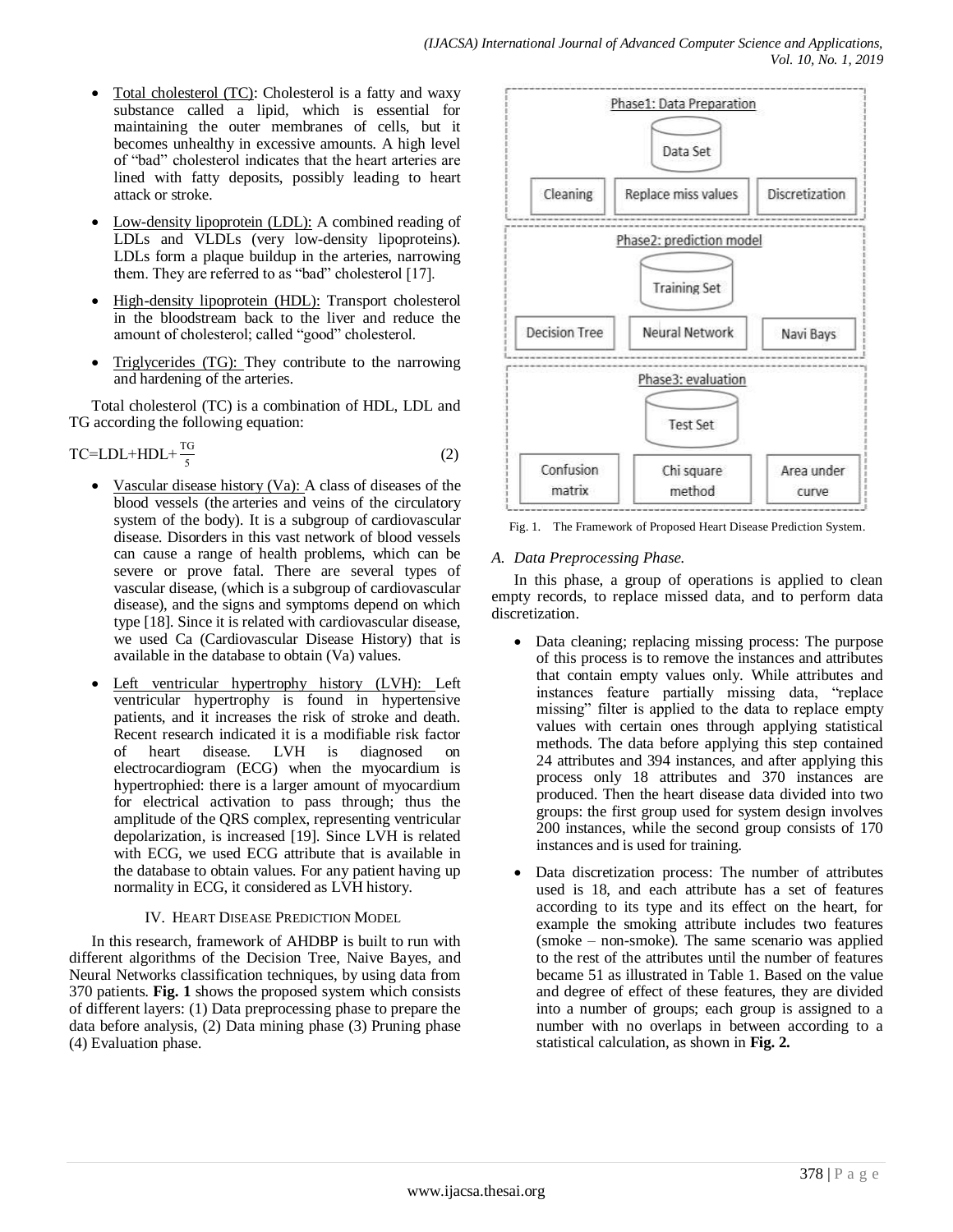

Fig. 2. Data Discretization Process.

## *B. Binning Process*

Data binning or bucketing is a data pre-processing technique used to reduce the effects of minor observation errors. The original data values that fall in a given small Interval, a bin replaced by a value representative of that interval, often the central value. Authors in [20] used the number of bin of Equal Width discretization  $\text{to} \le k = \max(1, 2\log(1))$ , where l is the number of distinct values of the attribute. However, in most cases, the number of bins is always set to 10 for the Equal Frequency and Equal Width methods. In the literature, the problem of choosing the optimal number of bins has not been considered in supervised learning.

## *C. Prediction Model Phase*

Three basic data mining techniques are applied to build our prediction system based on the best accuracy produced from each model.

 Decision Tree Model: Weka J48 implements the decision-tree learning algorithm applied to the training data set. Some basic constructive steps on which this algorithm is based is presented in the following sections.

A decision tree grows recursively by partitioning each set into successively subsets. Let  $D_t$  be the set of records which are associated with the node t, and let  $y = \{y_1, y_2, y_3, ..., y_c\}$ be the class label.

Step 1: If all records in  $D_t$  belong to the same class  $y_t$ , then t is a leaf node labeled as  $y_t$ .

Step 2: If the records contained in  $D_t$  belong to more than one class, then the records are portioned into smaller subsets, then a child node is created for each output of the test condition and the records in the  $D_t$  will be distributed to the children based on the outcomes. The algorithm is then recursively applied to each child node.

Step 3: If the child node created in step 2 is empty, the node is declared as leaf node with the same class label. If the records of  $D_t$  have identical attributes, then the split process cannot be applied any more, and in this case the node is declared as leaf node with the same class label.

In order to divide the attributes into smaller subsets, an attribute test condition must be selected for each tree growing process. To perform this step, the employed algorithm must provide a method for specifying the test condition for different types of attributes. The tree growing process must be stopped. This happens when all records that belong to the same class or all records have identical attribute value.

Decision Trees involve many different types, and the selection of each is based on the mathematical model used for the selection of attributes splitting. The best types used in previous studies are as follows: Information Gain, and Gain Ratio. Counting the best split is defined in term of the class classification of the record before and after splitting. At a given node t, let  $P(i \mid t)$  contain a fraction of records that belongs to the same class i. The best split is often based on the degree of impurity of the child nodes: the smaller the degree of impurity, the more class distribution.

| Entropy (t)= - $\sum_{i=0}^{c-1} P(i t) \log_2 P(i t)$ | (3) |
|--------------------------------------------------------|-----|
|--------------------------------------------------------|-----|

Gini(t)= 1- 
$$
\sum_{i=0}^{c-1} [P(i|t)]^2
$$
 (4)

Classification error(t)= 1-max<sub>i</sub>  $f_0[P(i|t)]$  (5)

Where c is the number of the class.

The minimum values for the measure attained when all the records belong to the same class.

This method is used to reduce the effect of the resulting bias from the use of Information Gain [18]. The Gain Ratio adjusts the Information Gain for each attribute to allow for the breadth and uniformity of the attribute values.

Gain Ratio = 
$$
\frac{\text{Information Gain}}{\text{Split Information}}
$$
 (6)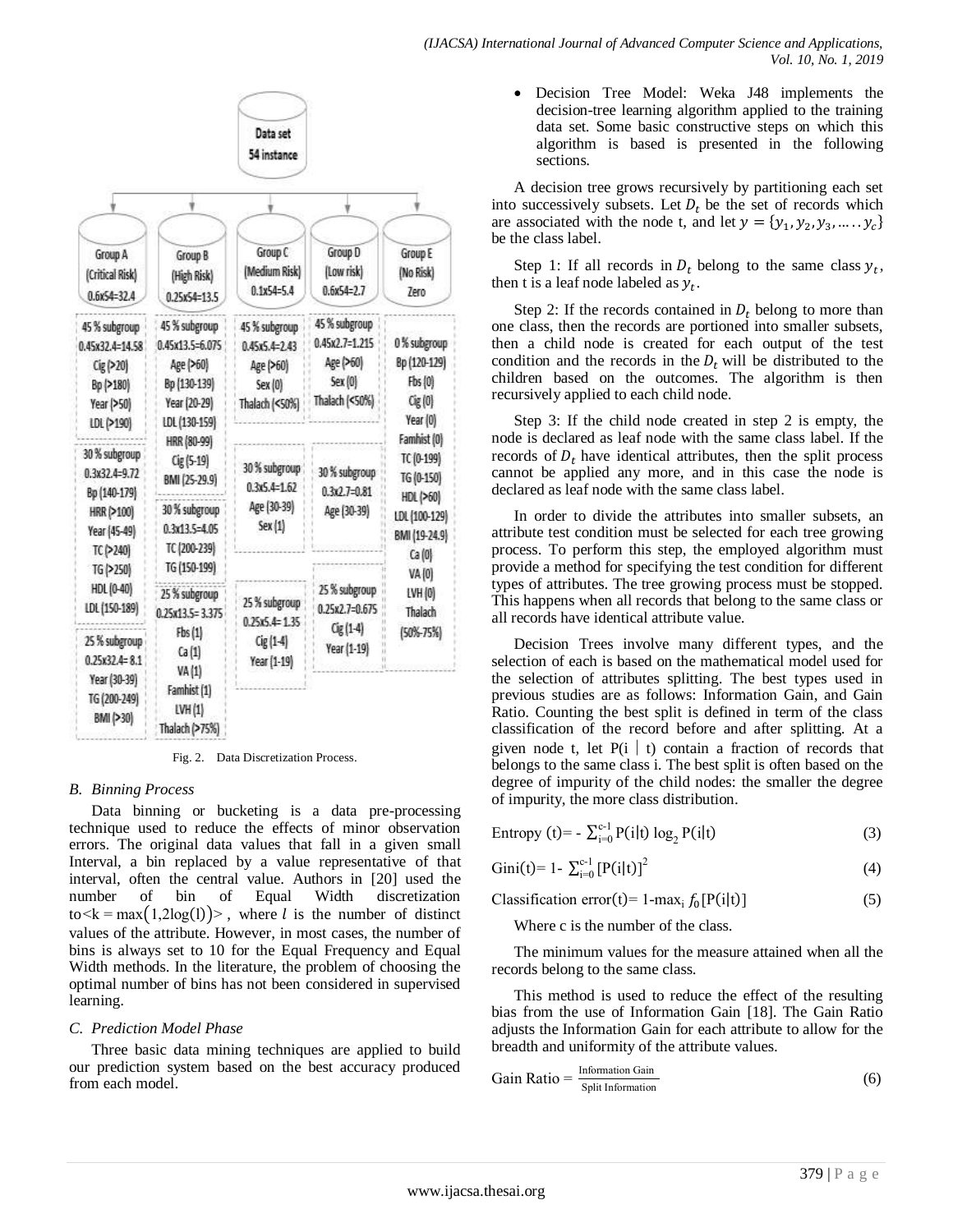• Naive Bayes: The Weka Naive Bays learning algorithm was applied to the data sets. This classifier is based on the Bayes theorem that assumes that all attributes in the same class are conditionally independent from each other. The following steps are applied:

Step 1: Collect exemplars for each class.

The Bayes theorem express a class of independent attributes as follows:

$$
X = \{x_1, x_2... x_n\}
$$
 (7)

Where X is the evidence.

Step 2: Estimate class a priori probabilities.

Each specific class combines a group of evidence X. The class prior may be calculated as follows:

$$
prior = \frac{number\ of\ samples\ in\ the\ class}{total\ number\ of\ samples}
$$
\n(8)

And probability  $P(H|X)$  of given evidence is calculated as follows:

$$
P(H|X) = \frac{P(X|H) P(H)}{P(X)}
$$
\n(9)

Where I is the hypothesis means.

#### Step 3: Estimate class means.

Data are segmented by the class, and then we compute the mean and variance of in each class. Let  $\mu_c$  be the mean of the values in associated with the class, and let  $\sigma_c^2$  be the variance of the values in associated with the class. Then the probability of some value given a class can be computed as:

$$
P(X) = \frac{1}{\sqrt{2\pi\sigma_c^2}} e^{\frac{(x-\mu_c)^2}{2\sigma_c^2}}
$$
(10)

Step 4: Construct a classifier from the probability model

The Naive Bayes classifier uses this model with a decision rule. Using one common rule to pick the most probable hypothesis, this is known as the maximum a posteriori decision rule.

## • Neural Network Model

Neural networks use many types based on different types of rules. In our current research we use the feed forward network type, where input information comes in one direction starting from the input layer and passing through the hidden layers, and finally ending up with the output layer. A feed forward neural network is an artificial neural network where connections between the units do not form a cycle. Several hidden layers can be placed between the input and output layers.

Input Layer: The activity of the input units represents the raw information that is fed into the network.

Hidden Layer: The activity of each hidden unit is determined by the activities of the input units and the weights on the connections between the input and the hidden units.

Output Layer: The behavior of the output units depends on the activity of the hidden units.

## V. PRUNING EVALUATION PHASE

*A. Pruning*

Pruning is process applied in order to reduce errors resulting from classification errors, which occurred because of specialization in the training set. The application of reduced error pruning provides more compact decision rules and reduces the number of extracted rules [19]. After the whole production processes of the decision tree, which classify all the training set instances, the pruning process was applied to make the tree more generic.

#### *B. Evaluation*

The accuracy of the system was tested and validated using a test set by the holdout cross validation and chi square methods.

In the holdout cross validation, the data set was divided into the training set and the testing set [20]. The training set was only used to fit a function approximation to predict the output values for the testing set (never seen these output values before). The errors of the approximate function were gathered to give the mean absolute test set error that was used to evaluate the model. This method is usually preferable to the other methods and takes less time to compute.

Chi square method used to determine whether there is a significant difference between the expected frequencies and the observed frequencies [21]. The observations are classified into mutually exclusive classes (null hypothesis) where it gives the probability that any observation falls into the corresponding class. The main objective of the test is to evaluate how likely the observations t would be assuming the null hypothesis is true. Assume that there are n observations in a random sample from a population classified into k mutually exclusive classes with respective observed numbers  $x_i$  (for  $i = 1, 2, ..., k$ ), and a null hypothesis gives the probability  $p_i$  that an observation falls into the  $i^{th}$  class. So we have the expected numbers  $m_i = np_i$  for all *i*, where:

$$
\times^2 = \sum_{i=1}^k \frac{(x_i - m_i)^2}{m_i} \tag{11}
$$

An algorithm has been built to perform the chi square test, and the following steps were applied:

Step 1: Null hypothesis is given

 $H_0$ : patient  $H_E$ : not patient

Step 2: Degree of freedom calculated

 $number=(\text{coulms-1})\times (rows-1)$ 

Step 3: Observed number calculated form equation 11

Step 4: Critical value assigned according to the degree of freedom.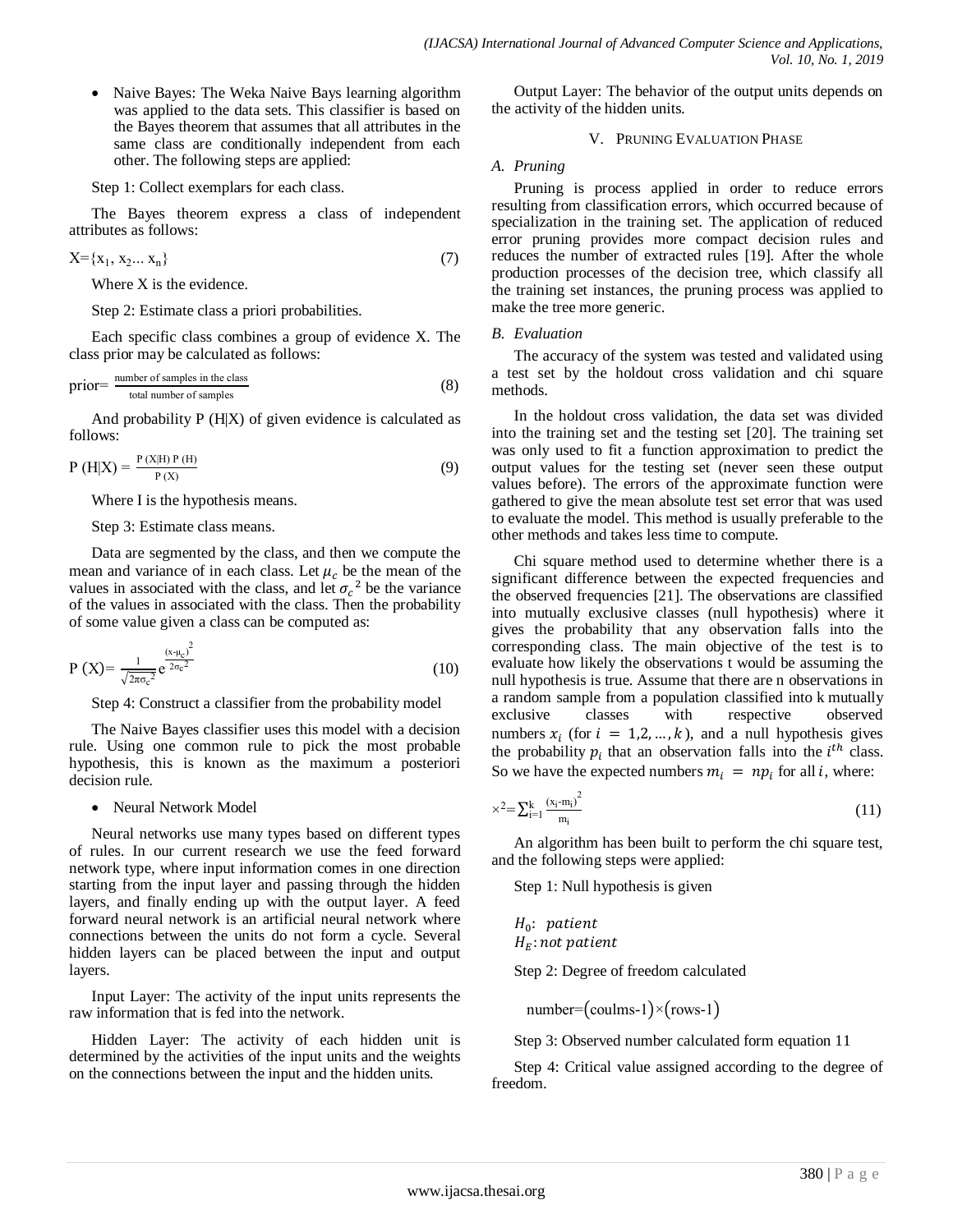Step 5: Observed number compared to the critical vale to determine the hypothesis class. If the test statistic is improbably large according to that chi-squared distribution, then one rejects the null hypothesis of independence.

After applying the chi square test to the system using the test set, about 86.54% of the data gave valid and accurate results, while 13.45% needs more validation. This proves the reliability and efficiency of the proposed system.

## VI. EXPERIMENTAL RESULTS

Most of the previous studies have used some heart disease symptoms as major risk factors to build a heart disease prediction, Also the developed frameworks can be used only for dedicated classification algorithms, and is not adaptable with other types of classification algorithms. In order to enhance the accuracy of the system, we employed AHDBP framework that run with different algorithms of the Decision Tree, Naive Bayes, and Neural Networks classification techniques.

Data for more than 370 heart disease patients with 18 risk factors attributes were used for analysis, also wrong attributes used in previous works are declared, identified and removed from the data.

The results were compared with the previous studies discussed previously, and they show the effect of new modifications on the accuracy and efficiency of the prediction system. Data for more than 370 heart disease patients with 18 attributes have undergone several stages of data analysis. Each stage has several results depending on the type of operation performed during the analysis stages.

At the beginning of the analysis, patients data were reviewed, and attributes that completely contain missing part were removed, while for attributes and instances that contains partial missing data, a "replace missing" filter was used to predict missing parts. This steps reduced the number of instances from 394 to 370, while the number of attributes fell from 24 to 18. Then the data were discretized using statistical methods.

After applying the model, a large scale of statistical information was obtained. These performance measures were used to evaluate the model as shown in **Table 2**. Then the resulting data where applied to different data mining algorithms. The accuracy results of the heart disease prediction module are shown in **Table 3**. Results show that the highest accuracy achieved using neural network was 94.91%, while the for the Naïve Bayes algorithm the highest accuracy was 91.54%, and for the pruned decision tree algorithm 90.34%. Neural networks can predict heart disease with more accuracy than naïve Bayes and the decision tree. **Table 4** compares the results obtained from current research with previous studies. **Fig. 3** shows a comparison between the Receiver Operating Characteristic (ROC) curves for the classification methods models and their sensitivity and specificity values at the optimal cutoff points.

TABLE II. PERFORMANCE OF THE AHDBP THREE CLASSIFICATION **TECHNIQUES** 

| <b>Classification</b><br><b>Technique</b> | <b>Class</b> | TP   | TF   | <b>SENS</b> | <b>ROC</b> |
|-------------------------------------------|--------------|------|------|-------------|------------|
| Decision tree                             | Class 0      | 0.95 | 0.16 | 89.4%       | 0.885      |
|                                           | Class 1      | 0.84 | 0.05 | 83%         | 0.932      |
| Naive Bayes                               | Class 0      | 0.95 | 0.16 | 78%         | 0.885      |
|                                           | Class 1      | 0.84 | 0.05 | 67.8%       | 0.932      |
| Neural networks                           | Class 0      | 0.93 | 0.03 | 100%        | 0.975      |
|                                           | Class 1      | 0.96 | 0.07 | 98.5%       | 0.919      |

TABLE III. BEST ACCURACY RESULTS

| <b>Technique</b> | Percentage |
|------------------|------------|
| Neural Networks  | 94.91%     |
| Naive Bayes      | 91.54%     |
| Decision Tree    | 90.34%     |

TABLE IV. COMPARISON BETWEEN OBTAINED RESULTS AND PREVIOUS **STUDIES** 

| <b>Author</b>            | <b>Attribute</b> | Technique                 | $\frac{0}{0}$ | <b>AHDBP</b><br>$\frac{0}{0}$ | <b>Accuracy</b> |
|--------------------------|------------------|---------------------------|---------------|-------------------------------|-----------------|
| R Assari                 | 13               | Decision<br>tree          | 79            | 90.34                         | 11.34           |
|                          |                  | Naive<br><b>Bayes</b>     | 83.7          | 91.54                         | 7.84            |
| Nidhi<br><b>Bhatla</b>   | 15               | Decision<br>tree          | 89            | 90.34                         | 1.34            |
|                          |                  | Naive<br><b>Bayes</b>     | 86            | 91.54                         | 5.54            |
|                          |                  | Neural<br><b>Networks</b> | 85.3          | 94.91                         | 9.61            |
| Aravinthan               | 14               | Decision<br>tree          | 80.09         | 90.34                         | 10.25           |
|                          |                  | Naive<br><b>Bayes</b>     | 81.30         | 91.54                         | 10.02           |
|                          |                  | Neural<br><b>Networks</b> | 82.56         | 94.91                         | 12.35           |
| <b>Boshra</b><br>Bahrami | 8                | Decision<br>tree          | 83.7          | 90.34                         | 6.67            |
|                          |                  | Naive<br><b>Bayes</b>     | 81.8          | 91.54                         | 9.74            |
| Shined S.<br>B.1         | 13               | Naïve<br><b>Bayes</b>     | 86.66         | 91.54                         | 4.88            |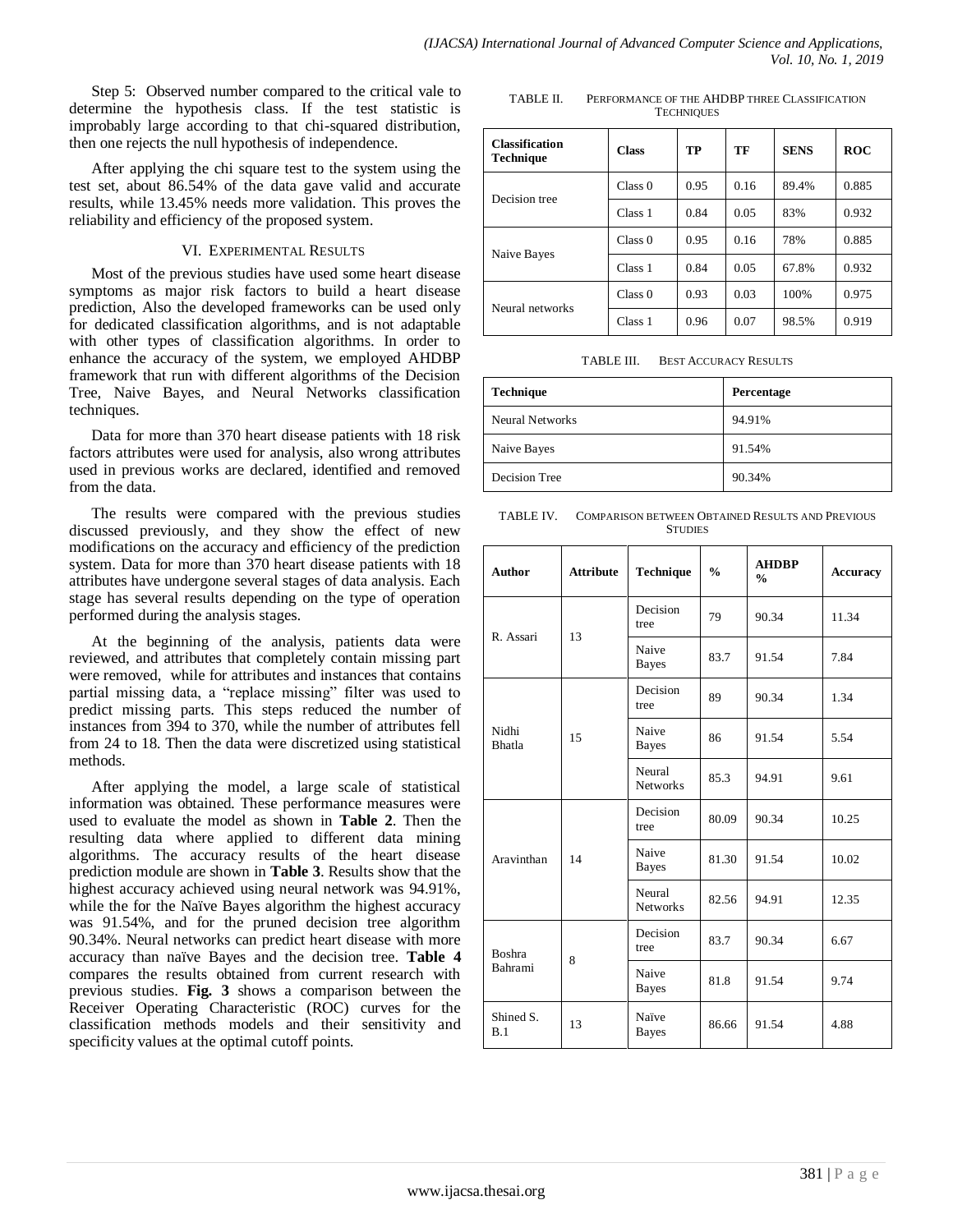

Fig. 3. ROC Curves, (A) Decision Tree, (B) Navi Bays, (C) Neural Networks.

#### VII.CONCLUSION

In this paper, a framework of an AHDBP was developed. The framework can be implemented by applying different algorithms of the decision tree, naive Bays and neural networks mining techniques. Data from 370 patients from different heart disease database resources has analyzed. The proposed system is built based on risk factors of patients instead of their symptoms, unlike in most of the previous researches. Working based on symptoms delivers totally inaccurate results.

The data went through several stages of analysis, the first of which is data preparation. Afterwards, the data were discretized using supervised and unsupervised discretization. Second, the preprocessed data applied to different data mining techniques (decision tree, nave Bayes and neural network). The experimental results showed that the neural networks can predict heart disease with more accuracy than naïve Bayes and the decision tree.

In the future, more data sets will be used to train other classifiers and to try more experiments. Other techniques will be applied, too, and more than one technique will be combined to reach as high accuracy as possible.

#### **REFERENCES**

- [1] J. Han, M. Kamber, "Data Mining Concepts and Techniques", Morgan Kaufmann Publishers, 2006.
- [2] P. Sellappan, R. Awang, "Intelligent Heart Disease Prediction System Using Data Mining Techniques", 978-1-4244-1968-5/08/\$25.00©2008 IEEE.
- [3] D.M. Hlaudi, A. M. Mosima, "Prediction of Heart Disease using Classification Algorithms", Proceedings of the World Congress on Engineering and Computer Science 2014 Vol II WCECS 2014, 22-24 October, 2014, San Francisco, USA.
- [4] A. Kumar, P.P. Pandey, K.L. Jaiswal, "A Heart Disease Prediction Model using Decision Tree" 2013 IUP. All Rights Reserved.
- [5] W.J. Frawley, G. P. Shapiro, J. M. Christopher, "Knowledge Discovery in Databases: An Overview", AI Magazine Volume 13 Number 3 (1992) (© AAAI).
- [6] N. Guru, A. Dahiya, N. Rajpal, "Decision Support System for Heart Disease Diagnosis Using Neural Network", Delhi Business Review, Vol. 8, No. 1 (January - June 2007).
- [7] R. Assari, P. Azimi, M.R. Taghva, "Heart Disease Diagnosis Using Data Mining Techniques" Int J Econ Manag Sci 6 (2017): 415. Doi: 10.4172/2162-6359.1000415.
- [8] C.S. Dangare, S.S. Apte, "Improved Study of Heart Disease Prediction System using Data Mining Classification Techniques", International Journal of Computer Applications (0975 – 888), Volume 47– No.10, June 2012.
- [9] S Vijayarani, S Sudha, "A Study of Heart Disease Prediction in Data Mining", IRACST - International Journal of Computer Science and Information Technology & Security (IJCSITS), ISSN: 2249-9555 Vol. 2, No.5, October 2012.
- [10] A.H Chen, S.Y Huang, P.S Hong, C.H Cheng, E.J Lin, "HDPS: Heart Disease Prediction System" Computing in Cardiology 2011; 38:557- 560, ISSN 0276-6574.